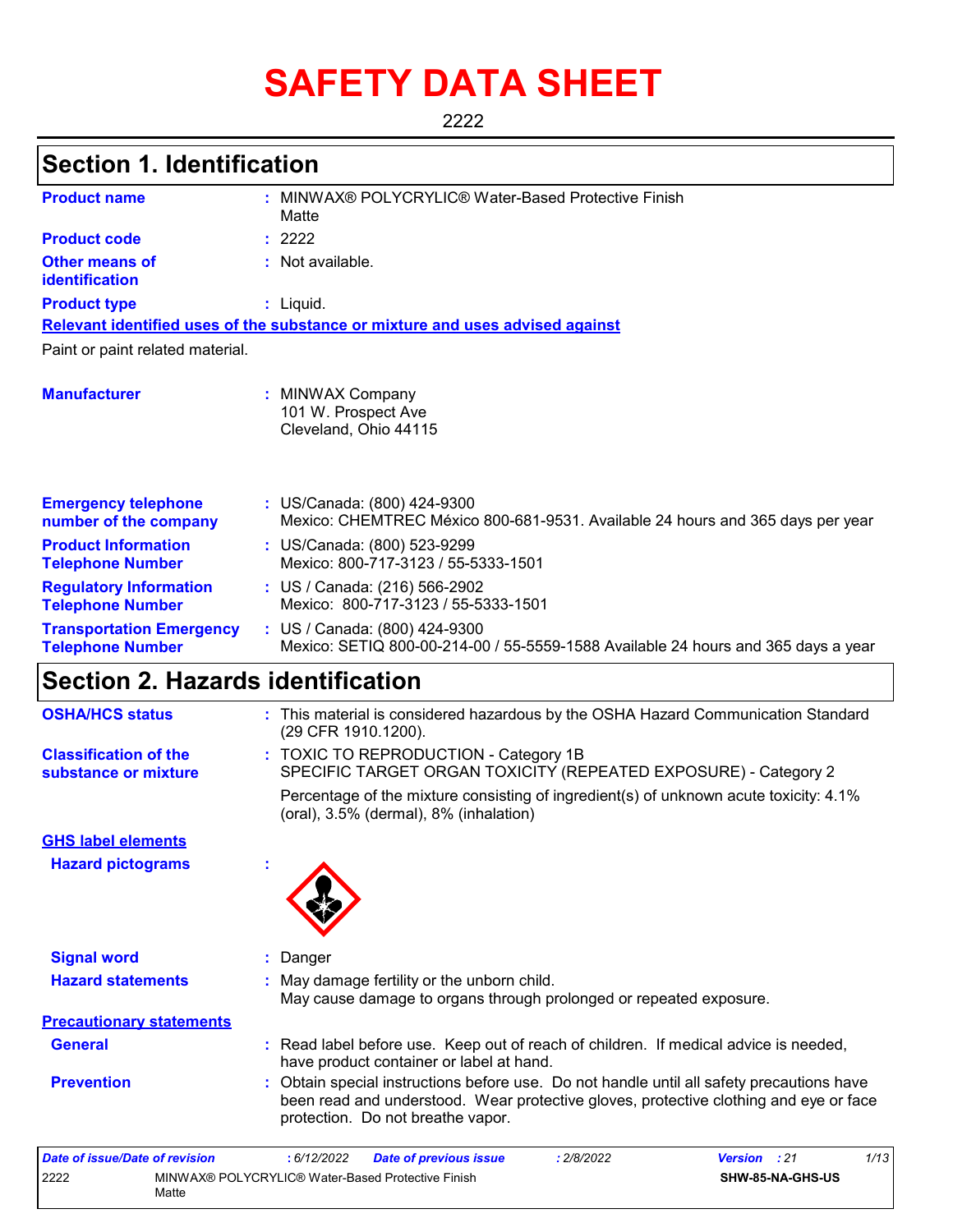## **Section 2. Hazards identification**

| <b>Response</b>                            | : IF exposed or concerned: Get medical advice or attention.                                                                                     |
|--------------------------------------------|-------------------------------------------------------------------------------------------------------------------------------------------------|
| <b>Storage</b>                             | : Store locked up.                                                                                                                              |
| <b>Disposal</b>                            | : Dispose of contents and container in accordance with all local, regional, national and<br>international regulations.                          |
| <b>Supplemental label</b><br>elements      | WARNING: This product contains chemicals known to the State of California to cause<br>cancer and birth defects or other reproductive harm.      |
|                                            | Please refer to the SDS for additional information. Keep out of reach of children. Do not<br>transfer contents to other containers for storage. |
| <b>Hazards not otherwise</b><br>classified | : None known.                                                                                                                                   |

## **Section 3. Composition/information on ingredients**

| Substance/mixture                              | : Mixture        |
|------------------------------------------------|------------------|
| <b>Other means of</b><br><i>identification</i> | : Not available. |

#### **CAS number/other identifiers**

| Ingredient name               | % by weight | <b>CAS number</b> |
|-------------------------------|-------------|-------------------|
| Butoxypropanol                | !≤3         | 5131-66-8         |
| Ethylene Glycol               | $≤2.8$      | 107-21-1          |
| <b>Fumed Amorphous Silica</b> | l≤3         | 112945-52-5       |
| 1-Methyl-2-Pyrrolidone        | l≤2         | 872-50-4          |
| Decylpoly(ethyleneoxy)ethanol | 51.5⊧       | 9014-85-1         |

Any concentration shown as a range is to protect confidentiality or is due to batch variation.

**There are no additional ingredients present which, within the current knowledge of the supplier and in the concentrations applicable, are classified and hence require reporting in this section.**

**Occupational exposure limits, if available, are listed in Section 8.**

### **Section 4. First aid measures**

|                     | <b>Description of necessary first aid measures</b>                                                                                                                                                                                                                                                                                                                                                                                                                                                                                                                                                                                                                                                                  |
|---------------------|---------------------------------------------------------------------------------------------------------------------------------------------------------------------------------------------------------------------------------------------------------------------------------------------------------------------------------------------------------------------------------------------------------------------------------------------------------------------------------------------------------------------------------------------------------------------------------------------------------------------------------------------------------------------------------------------------------------------|
| <b>Eye contact</b>  | : Immediately flush eyes with plenty of water, occasionally lifting the upper and lower<br>eyelids. Check for and remove any contact lenses. Continue to rinse for at least 10<br>minutes. Get medical attention following exposure or if feeling unwell.                                                                                                                                                                                                                                                                                                                                                                                                                                                           |
| <b>Inhalation</b>   | : Remove victim to fresh air and keep at rest in a position comfortable for breathing. If<br>not breathing, if breathing is irregular or if respiratory arrest occurs, provide artificial<br>respiration or oxygen by trained personnel. It may be dangerous to the person providing<br>aid to give mouth-to-mouth resuscitation. Get medical attention. If unconscious, place<br>in recovery position and get medical attention immediately. Maintain an open airway.<br>Loosen tight clothing such as a collar, tie, belt or waistband. In case of inhalation of<br>decomposition products in a fire, symptoms may be delayed. The exposed person may<br>need to be kept under medical surveillance for 48 hours. |
| <b>Skin contact</b> | : Flush contaminated skin with plenty of water. Remove contaminated clothing and<br>shoes. Wash contaminated clothing thoroughly with water before removing it, or wear<br>gloves. Continue to rinse for at least 10 minutes. Get medical attention. Wash clothing<br>before reuse. Clean shoes thoroughly before reuse.                                                                                                                                                                                                                                                                                                                                                                                            |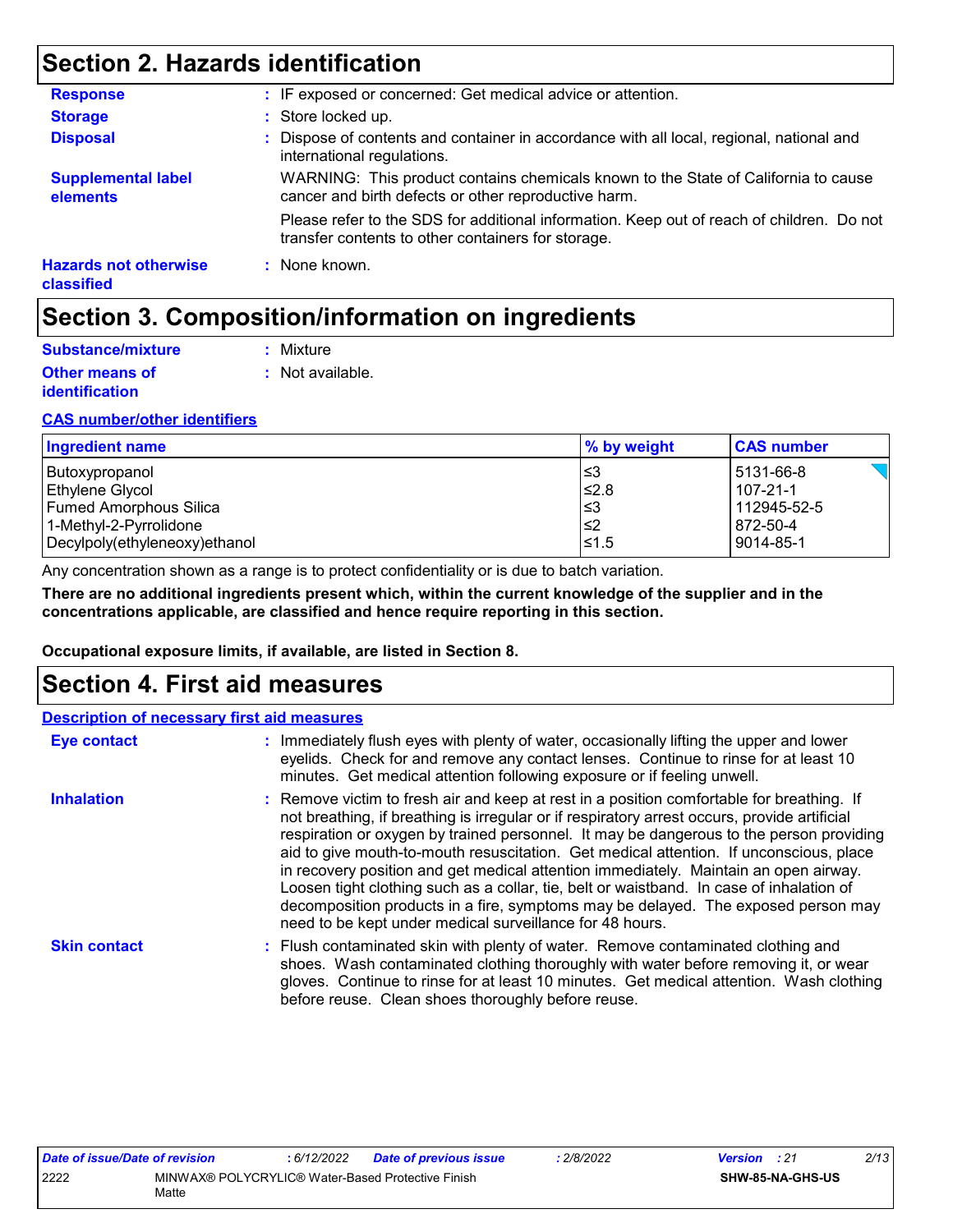## **Section 4. First aid measures**

|                                                    | <b>UL UIU IIIVUJUI V</b>                                                                                                                                                                                                                                                                                                                                                                                                                                                                                                                                                                                                                                                          |
|----------------------------------------------------|-----------------------------------------------------------------------------------------------------------------------------------------------------------------------------------------------------------------------------------------------------------------------------------------------------------------------------------------------------------------------------------------------------------------------------------------------------------------------------------------------------------------------------------------------------------------------------------------------------------------------------------------------------------------------------------|
| <b>Ingestion</b>                                   | : Wash out mouth with water. Remove dentures if any. If material has been swallowed<br>and the exposed person is conscious, give small quantities of water to drink. Stop if the<br>exposed person feels sick as vomiting may be dangerous. Do not induce vomiting<br>unless directed to do so by medical personnel. If vomiting occurs, the head should be<br>kept low so that vomit does not enter the lungs. Get medical attention. Never give<br>anything by mouth to an unconscious person. If unconscious, place in recovery position<br>and get medical attention immediately. Maintain an open airway. Loosen tight clothing<br>such as a collar, tie, belt or waistband. |
| Most important symptoms/effects, acute and delayed |                                                                                                                                                                                                                                                                                                                                                                                                                                                                                                                                                                                                                                                                                   |
| <b>Potential acute health effects</b>              |                                                                                                                                                                                                                                                                                                                                                                                                                                                                                                                                                                                                                                                                                   |
| <b>Eye contact</b>                                 | : No known significant effects or critical hazards.                                                                                                                                                                                                                                                                                                                                                                                                                                                                                                                                                                                                                               |
| <b>Inhalation</b>                                  | : No known significant effects or critical hazards.                                                                                                                                                                                                                                                                                                                                                                                                                                                                                                                                                                                                                               |
| <b>Skin contact</b>                                | : No known significant effects or critical hazards.                                                                                                                                                                                                                                                                                                                                                                                                                                                                                                                                                                                                                               |
| <b>Ingestion</b>                                   | : No known significant effects or critical hazards.                                                                                                                                                                                                                                                                                                                                                                                                                                                                                                                                                                                                                               |
| <b>Over-exposure signs/symptoms</b>                |                                                                                                                                                                                                                                                                                                                                                                                                                                                                                                                                                                                                                                                                                   |
| <b>Eye contact</b>                                 | : No specific data.                                                                                                                                                                                                                                                                                                                                                                                                                                                                                                                                                                                                                                                               |
| <b>Inhalation</b>                                  | : Adverse symptoms may include the following:<br>reduced fetal weight<br>increase in fetal deaths<br>skeletal malformations                                                                                                                                                                                                                                                                                                                                                                                                                                                                                                                                                       |
| <b>Skin contact</b>                                | : Adverse symptoms may include the following:<br>reduced fetal weight<br>increase in fetal deaths<br>skeletal malformations                                                                                                                                                                                                                                                                                                                                                                                                                                                                                                                                                       |
| <b>Ingestion</b>                                   | : Adverse symptoms may include the following:<br>reduced fetal weight<br>increase in fetal deaths<br>skeletal malformations                                                                                                                                                                                                                                                                                                                                                                                                                                                                                                                                                       |
|                                                    | Indication of immediate medical attention and special treatment needed, if necessary                                                                                                                                                                                                                                                                                                                                                                                                                                                                                                                                                                                              |
| <b>Notes to physician</b>                          | : In case of inhalation of decomposition products in a fire, symptoms may be delayed.<br>The exposed person may need to be kept under medical surveillance for 48 hours.                                                                                                                                                                                                                                                                                                                                                                                                                                                                                                          |
| <b>Specific treatments</b>                         | : No specific treatment.                                                                                                                                                                                                                                                                                                                                                                                                                                                                                                                                                                                                                                                          |
| <b>Protection of first-aiders</b>                  | : No action shall be taken involving any personal risk or without suitable training. If it is<br>suspected that fumes are still present, the rescuer should wear an appropriate mask or<br>self-contained breathing apparatus. It may be dangerous to the person providing aid to<br>give mouth-to-mouth resuscitation. Wash contaminated clothing thoroughly with water<br>before removing it, or wear gloves.                                                                                                                                                                                                                                                                   |

**See toxicological information (Section 11)**

## **Section 5. Fire-fighting measures**

| <b>Extinguishing media</b>                           |                                                                                       |
|------------------------------------------------------|---------------------------------------------------------------------------------------|
| <b>Suitable extinguishing</b><br>media               | : Use an extinguishing agent suitable for the surrounding fire.                       |
| Unsuitable extinguishing<br>media                    | : None known.                                                                         |
| <b>Specific hazards arising</b><br>from the chemical | : In a fire or if heated, a pressure increase will occur and the container may burst. |

| Date of issue/Date of revision |                                                            | 6/12/2022 | <b>Date of previous issue</b> | 2/8/2022 | <b>Version</b> : 21 |                         | 3/13 |
|--------------------------------|------------------------------------------------------------|-----------|-------------------------------|----------|---------------------|-------------------------|------|
| 2222                           | MINWAX® POLYCRYLIC® Water-Based Protective Finish<br>Matte |           |                               |          |                     | <b>SHW-85-NA-GHS-US</b> |      |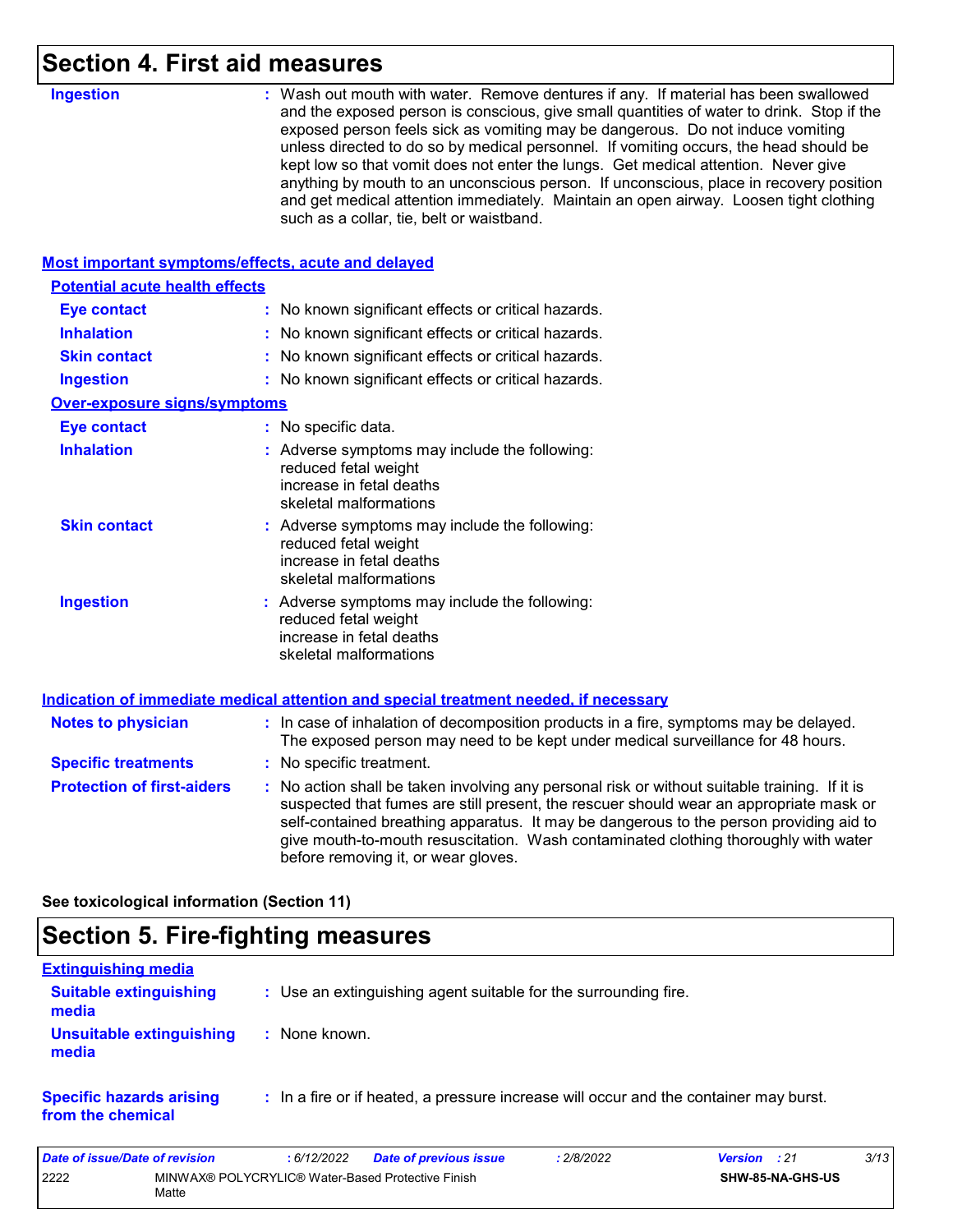## **Section 5. Fire-fighting measures**

| <b>Hazardous thermal</b><br>decomposition products       | Decomposition products may include the following materials:<br>carbon dioxide<br>carbon monoxide<br>nitrogen oxides<br>metal oxide/oxides                                                               |
|----------------------------------------------------------|---------------------------------------------------------------------------------------------------------------------------------------------------------------------------------------------------------|
| <b>Special protective actions</b><br>for fire-fighters   | Promptly isolate the scene by removing all persons from the vicinity of the incident if<br>÷.<br>there is a fire. No action shall be taken involving any personal risk or without suitable<br>training. |
| <b>Special protective</b><br>equipment for fire-fighters | Fire-fighters should wear appropriate protective equipment and self-contained breathing<br>apparatus (SCBA) with a full face-piece operated in positive pressure mode.                                  |

### **Section 6. Accidental release measures**

|                                                              | <b>Personal precautions, protective equipment and emergency procedures</b>                                                                                                                                                                                                                                                                                                                                       |
|--------------------------------------------------------------|------------------------------------------------------------------------------------------------------------------------------------------------------------------------------------------------------------------------------------------------------------------------------------------------------------------------------------------------------------------------------------------------------------------|
| For non-emergency<br>personnel                               | : No action shall be taken involving any personal risk or without suitable training.<br>Evacuate surrounding areas. Keep unnecessary and unprotected personnel from<br>entering. Do not touch or walk through spilled material. Avoid breathing vapor or mist.<br>Provide adequate ventilation. Wear appropriate respirator when ventilation is<br>inadequate. Put on appropriate personal protective equipment. |
|                                                              | For emergency responders : If specialized clothing is required to deal with the spillage, take note of any information in<br>Section 8 on suitable and unsuitable materials. See also the information in "For non-<br>emergency personnel".                                                                                                                                                                      |
| <b>Environmental precautions</b>                             | : Avoid dispersal of spilled material and runoff and contact with soil, waterways, drains<br>and sewers. Inform the relevant authorities if the product has caused environmental<br>pollution (sewers, waterways, soil or air).                                                                                                                                                                                  |
| <b>Methods and materials for containment and cleaning up</b> |                                                                                                                                                                                                                                                                                                                                                                                                                  |
| <b>Small spill</b>                                           | : Stop leak if without risk. Move containers from spill area. Dilute with water and mop up<br>if water-soluble. Alternatively, or if water-insoluble, absorb with an inert dry material and<br>place in an appropriate waste disposal container. Dispose of via a licensed waste<br>disposal contractor.                                                                                                         |
| <b>Large spill</b>                                           | : Stop leak if without risk. Move containers from spill area. Approach release from<br>upwind. Prevent entry into sewers, water courses, basements or confined areas. Wash                                                                                                                                                                                                                                       |

#### upwind. Prevent entry into sewers, water courses, basements or confined areas. Wash spillages into an effluent treatment plant or proceed as follows. Contain and collect spillage with non-combustible, absorbent material e.g. sand, earth, vermiculite or diatomaceous earth and place in container for disposal according to local regulations (see Section 13). Dispose of via a licensed waste disposal contractor. Contaminated absorbent material may pose the same hazard as the spilled product. Note: see Section 1 for emergency contact information and Section 13 for waste disposal.

## **Section 7. Handling and storage**

#### **Precautions for safe handling**

**Protective measures Theory of the exponential exponent (see Section 8).** Avoid exposure obtain special instructions before use. Avoid exposure during pregnancy. Do not handle until all safety precautions have been read and understood. Do not get in eyes or on skin or clothing. Do not breathe vapor or mist. Do not ingest. If during normal use the material presents a respiratory hazard, use only with adequate ventilation or wear appropriate respirator. Keep in the original container or an approved alternative made from a compatible material, kept tightly closed when not in use. Empty containers retain product residue and can be hazardous. Do not reuse container.

| Date of issue/Date of revision |                                                            | : 6/12/2022 | <b>Date of previous issue</b> | 2/8/2022 | <b>Version</b> : 21 |                  | 4/13 |
|--------------------------------|------------------------------------------------------------|-------------|-------------------------------|----------|---------------------|------------------|------|
| 2222                           | MINWAX® POLYCRYLIC® Water-Based Protective Finish<br>Matte |             |                               |          |                     | SHW-85-NA-GHS-US |      |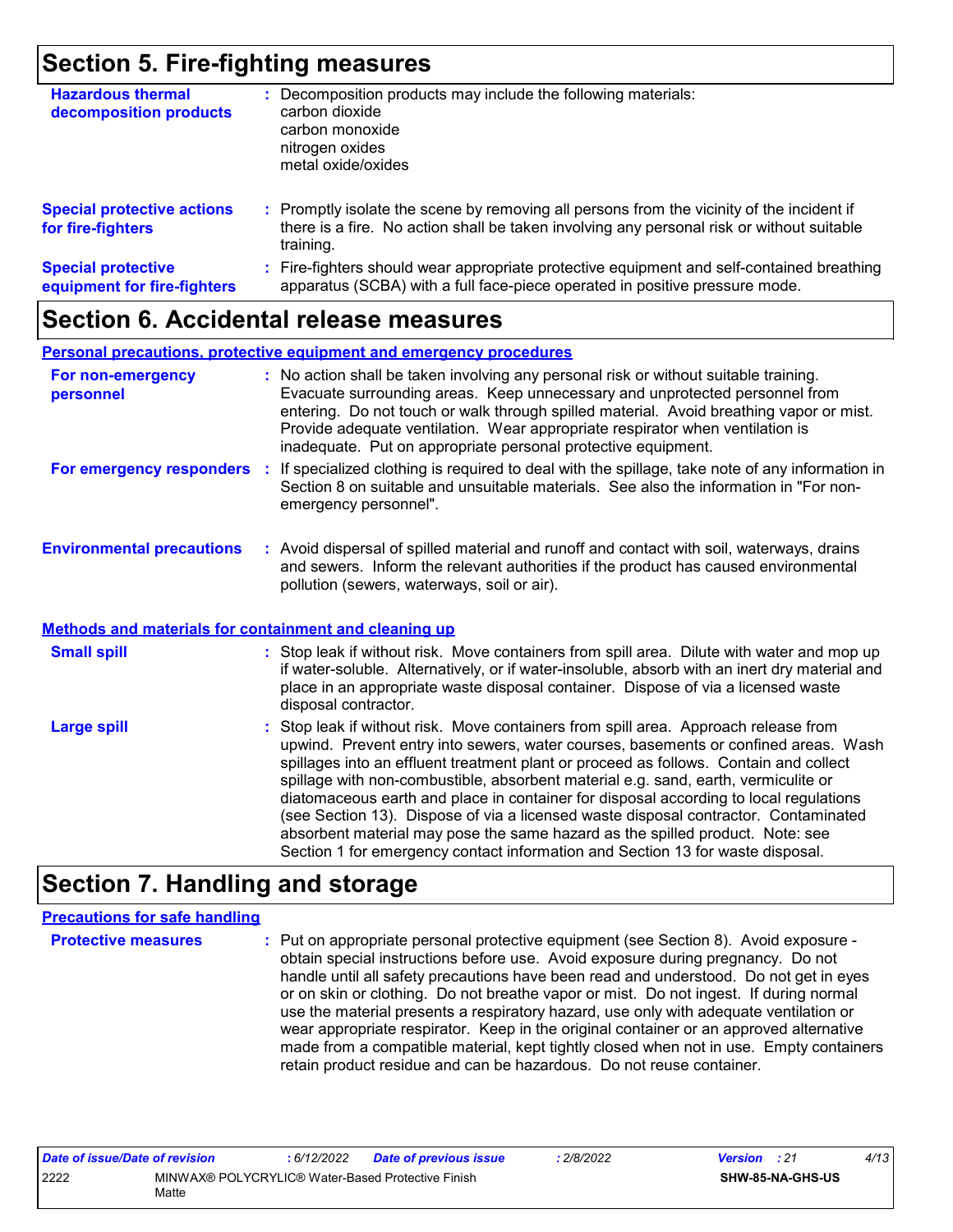## **Section 7. Handling and storage**

| <b>Advice on general</b><br>occupational hygiene                                 | : Eating, drinking and smoking should be prohibited in areas where this material is<br>handled, stored and processed. Workers should wash hands and face before eating,<br>drinking and smoking. Remove contaminated clothing and protective equipment before<br>entering eating areas. See also Section 8 for additional information on hygiene<br>measures.                                                                                                                                                                                                                                       |
|----------------------------------------------------------------------------------|-----------------------------------------------------------------------------------------------------------------------------------------------------------------------------------------------------------------------------------------------------------------------------------------------------------------------------------------------------------------------------------------------------------------------------------------------------------------------------------------------------------------------------------------------------------------------------------------------------|
| <b>Conditions for safe storage,</b><br>including any<br><b>incompatibilities</b> | : Store in accordance with local regulations. Store in original container protected from<br>direct sunlight in a dry, cool and well-ventilated area, away from incompatible materials<br>(see Section 10) and food and drink. Store locked up. Keep container tightly closed<br>and sealed until ready for use. Containers that have been opened must be carefully<br>resealed and kept upright to prevent leakage. Do not store in unlabeled containers.<br>Use appropriate containment to avoid environmental contamination. See Section 10 for<br>incompatible materials before handling or use. |

# **Section 8. Exposure controls/personal protection**

#### **Control parameters**

#### **Occupational exposure limits (OSHA United States)**

| <b>Ingredient name</b>        | CAS#           | <b>Exposure limits</b>                                 |
|-------------------------------|----------------|--------------------------------------------------------|
| Butoxypropanol                | 5131-66-8      | None.                                                  |
| Ethylene Glycol               | $107 - 21 - 1$ | ACGIH TLV (United States, 1/2021).                     |
|                               |                | STEL: 10 mg/m <sup>3</sup> 15 minutes. Form: Inhalable |
|                               |                | fraction. Aerosol only.                                |
|                               |                | STEL: 50 ppm 15 minutes. Form: Vapor                   |
|                               |                | fraction                                               |
|                               |                | TWA: 25 ppm 8 hours. Form: Vapor fraction              |
| <b>Fumed Amorphous Silica</b> | 112945-52-5    | NIOSH REL (United States, 10/2020).                    |
|                               |                | TWA: 6 $mg/m3$ 10 hours.                               |
| 1-Methyl-2-Pyrrolidone        | 872-50-4       | OARS WEEL (United States, 1/2021).                     |
|                               |                | Absorbed through skin.                                 |
|                               |                | TWA: 15 ppm 8 hours.                                   |
|                               |                | STEL: 120 mg/m <sup>3</sup> 15 minutes.                |
|                               |                | STEL: 30 ppm 15 minutes.                               |
|                               |                | TWA: 60 mg/m <sup>3</sup> 8 hours.                     |
| Decylpoly(ethyleneoxy)ethanol | 9014-85-1      | None.                                                  |

#### **Occupational exposure limits (Canada)**

| CAS#<br><b>Ingredient name</b>        |                                                   |                               | <b>Exposure limits</b>                                                                                                                                                                                                                                                                                                                                                                                                                                                                                                                                                                                                                                   |  |  |  |
|---------------------------------------|---------------------------------------------------|-------------------------------|----------------------------------------------------------------------------------------------------------------------------------------------------------------------------------------------------------------------------------------------------------------------------------------------------------------------------------------------------------------------------------------------------------------------------------------------------------------------------------------------------------------------------------------------------------------------------------------------------------------------------------------------------------|--|--|--|
| Ethylene glycol                       |                                                   | $107 - 21 - 1$                | <b>CA British Columbia Provincial (Canada,</b><br>$6/2021$ ).<br>C: 100 mg/m <sup>3</sup> Form: Aerosol<br>TWA: 10 mg/m <sup>3</sup> 8 hours. Form: Particulate<br>STEL: 20 mg/m <sup>3</sup> 15 minutes. Form:<br>Particulate<br>C: 50 ppm Form: Vapour<br>CA Ontario Provincial (Canada, 6/2019).<br>Ceiling Limit: 10 mg/m <sup>3</sup> Form: Inhalable<br>particulate matter, aerosol only<br>STEL: 50 ppm 15 minutes. Form: Vapour<br>fraction.<br>TWA: 25 ppm 8 hours. Form: Vapour<br>fraction.<br><b>CA Saskatchewan Provincial (Canada,</b><br>7/2013).<br>CEIL: 100 mg/m <sup>3</sup> Form: aerosol<br>CA Alberta Provincial (Canada, 6/2018). |  |  |  |
| <b>Date of issue/Date of revision</b> | : 6/12/2022                                       | <b>Date of previous issue</b> | 5/13<br>: 2/8/2022<br>Version : 21                                                                                                                                                                                                                                                                                                                                                                                                                                                                                                                                                                                                                       |  |  |  |
| 2222<br>Matte                         | MINWAX® POLYCRYLIC® Water-Based Protective Finish |                               | SHW-85-NA-GHS-US                                                                                                                                                                                                                                                                                                                                                                                                                                                                                                                                                                                                                                         |  |  |  |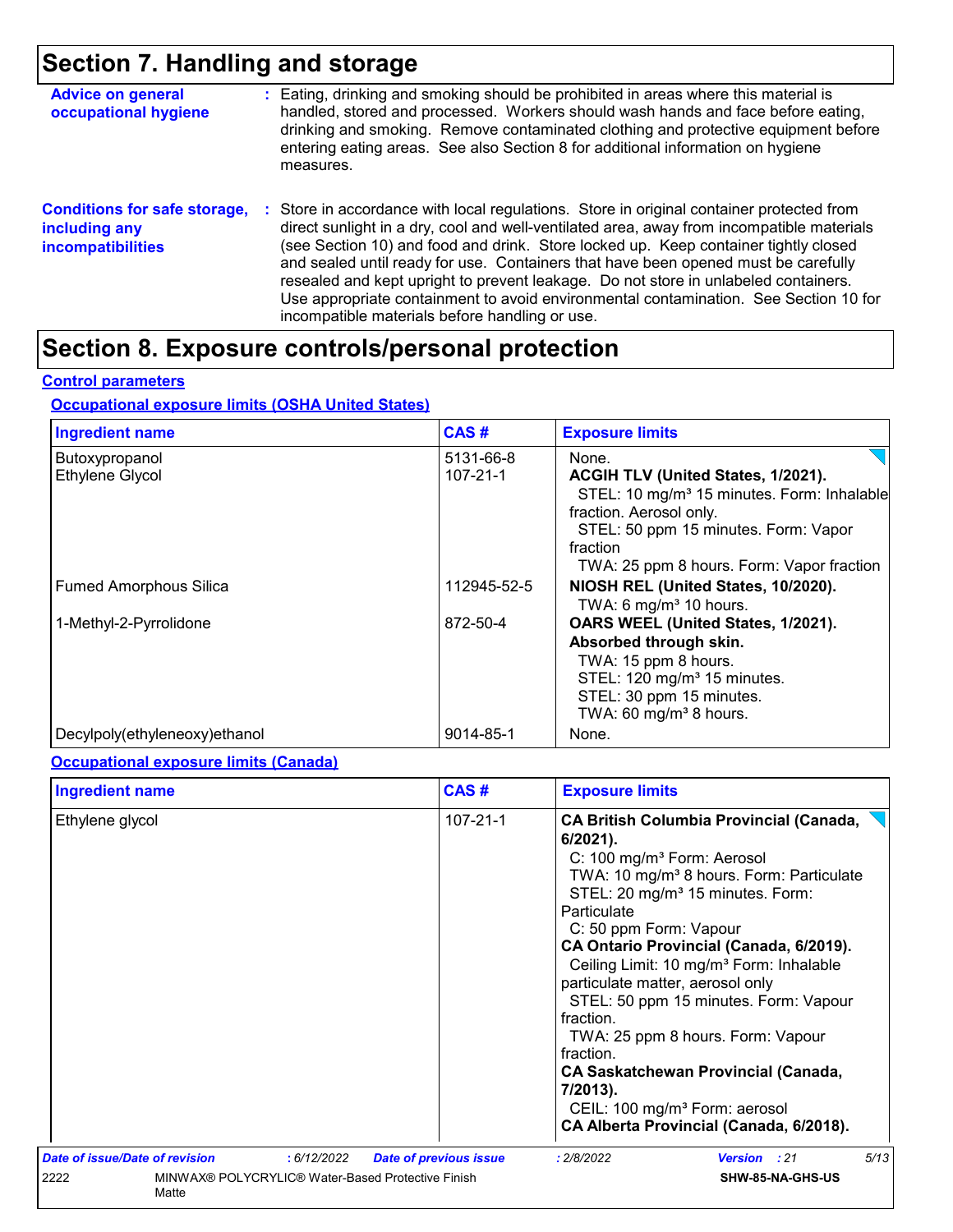# **Section 8. Exposure controls/personal protection**

|                      |          | C: 100 mg/m <sup>3</sup><br>CA Quebec Provincial (Canada, 6/2021).<br>STEV: 50 ppm 15 minutes. Form: vapour<br>and mist<br>STEV: 127 mg/m <sup>3</sup> 15 minutes. Form: vapour<br>and mist |
|----------------------|----------|---------------------------------------------------------------------------------------------------------------------------------------------------------------------------------------------|
| N-Methyl pyrrolidone | 872-50-4 | CA Ontario Provincial (Canada, 6/2019).<br>TWA: $400 \text{ mg/m}^3$ 8 hours.                                                                                                               |

#### **Occupational exposure limits (Mexico)**

|              | CAS#     | <b>Exposure limits</b>                                                                |
|--------------|----------|---------------------------------------------------------------------------------------|
| l ethanediol | 107-21-1 | NOM-010-STPS-2014 (Mexico, 4/2016).<br>CEIL: 100 mg/m <sup>3</sup> Form: Only AEROSOL |

| Emissions from ventilation or work process equipment should be checked to ensure<br>they comply with the requirements of environmental protection legislation. In some<br>cases, fume scrubbers, filters or engineering modifications to the process equipment<br>will be necessary to reduce emissions to acceptable levels.<br><b>Individual protection measures</b><br>Wash hands, forearms and face thoroughly after handling chemical products, before<br><b>Hygiene measures</b><br>eating, smoking and using the lavatory and at the end of the working period.<br>Appropriate techniques should be used to remove potentially contaminated clothing.<br>Wash contaminated clothing before reusing. Ensure that eyewash stations and safety<br>showers are close to the workstation location.<br><b>Eye/face protection</b><br>Safety eyewear complying with an approved standard should be used when a risk<br>assessment indicates this is necessary to avoid exposure to liquid splashes, mists,<br>gases or dusts. If contact is possible, the following protection should be worn, unless<br>the assessment indicates a higher degree of protection: safety glasses with side-<br>shields.<br><b>Skin protection</b><br><b>Hand protection</b><br>Chemical-resistant, impervious gloves complying with an approved standard should be<br>worn at all times when handling chemical products if a risk assessment indicates this is<br>necessary. Considering the parameters specified by the glove manufacturer, check<br>during use that the gloves are still retaining their protective properties. It should be<br>noted that the time to breakthrough for any glove material may be different for different<br>glove manufacturers. In the case of mixtures, consisting of several substances, the<br>protection time of the gloves cannot be accurately estimated.<br><b>Body protection</b><br>Personal protective equipment for the body should be selected based on the task being<br>performed and the risks involved and should be approved by a specialist before<br>handling this product.<br><b>Other skin protection</b><br>Appropriate footwear and any additional skin protection measures should be selected<br>based on the task being performed and the risks involved and should be approved by a<br>specialist before handling this product.<br><b>Respiratory protection</b><br>Based on the hazard and potential for exposure, select a respirator that meets the<br>appropriate standard or certification. Respirators must be used according to a<br>respiratory protection program to ensure proper fitting, training, and other important<br>aspects of use. | <b>Appropriate engineering</b><br><b>controls</b> | : If user operations generate dust, fumes, gas, vapor or mist, use process enclosures,<br>local exhaust ventilation or other engineering controls to keep worker exposure to<br>airborne contaminants below any recommended or statutory limits. |  |  |  |  |
|----------------------------------------------------------------------------------------------------------------------------------------------------------------------------------------------------------------------------------------------------------------------------------------------------------------------------------------------------------------------------------------------------------------------------------------------------------------------------------------------------------------------------------------------------------------------------------------------------------------------------------------------------------------------------------------------------------------------------------------------------------------------------------------------------------------------------------------------------------------------------------------------------------------------------------------------------------------------------------------------------------------------------------------------------------------------------------------------------------------------------------------------------------------------------------------------------------------------------------------------------------------------------------------------------------------------------------------------------------------------------------------------------------------------------------------------------------------------------------------------------------------------------------------------------------------------------------------------------------------------------------------------------------------------------------------------------------------------------------------------------------------------------------------------------------------------------------------------------------------------------------------------------------------------------------------------------------------------------------------------------------------------------------------------------------------------------------------------------------------------------------------------------------------------------------------------------------------------------------------------------------------------------------------------------------------------------------------------------------------------------------------------------------------------------------------------------------------------------------------------------------------------------------------------------------------------------------------------------------------------------------------------------------------------------------------------------|---------------------------------------------------|--------------------------------------------------------------------------------------------------------------------------------------------------------------------------------------------------------------------------------------------------|--|--|--|--|
|                                                                                                                                                                                                                                                                                                                                                                                                                                                                                                                                                                                                                                                                                                                                                                                                                                                                                                                                                                                                                                                                                                                                                                                                                                                                                                                                                                                                                                                                                                                                                                                                                                                                                                                                                                                                                                                                                                                                                                                                                                                                                                                                                                                                                                                                                                                                                                                                                                                                                                                                                                                                                                                                                                    | <b>Environmental exposure</b><br><b>controls</b>  |                                                                                                                                                                                                                                                  |  |  |  |  |
|                                                                                                                                                                                                                                                                                                                                                                                                                                                                                                                                                                                                                                                                                                                                                                                                                                                                                                                                                                                                                                                                                                                                                                                                                                                                                                                                                                                                                                                                                                                                                                                                                                                                                                                                                                                                                                                                                                                                                                                                                                                                                                                                                                                                                                                                                                                                                                                                                                                                                                                                                                                                                                                                                                    |                                                   |                                                                                                                                                                                                                                                  |  |  |  |  |
|                                                                                                                                                                                                                                                                                                                                                                                                                                                                                                                                                                                                                                                                                                                                                                                                                                                                                                                                                                                                                                                                                                                                                                                                                                                                                                                                                                                                                                                                                                                                                                                                                                                                                                                                                                                                                                                                                                                                                                                                                                                                                                                                                                                                                                                                                                                                                                                                                                                                                                                                                                                                                                                                                                    |                                                   |                                                                                                                                                                                                                                                  |  |  |  |  |
|                                                                                                                                                                                                                                                                                                                                                                                                                                                                                                                                                                                                                                                                                                                                                                                                                                                                                                                                                                                                                                                                                                                                                                                                                                                                                                                                                                                                                                                                                                                                                                                                                                                                                                                                                                                                                                                                                                                                                                                                                                                                                                                                                                                                                                                                                                                                                                                                                                                                                                                                                                                                                                                                                                    |                                                   |                                                                                                                                                                                                                                                  |  |  |  |  |
|                                                                                                                                                                                                                                                                                                                                                                                                                                                                                                                                                                                                                                                                                                                                                                                                                                                                                                                                                                                                                                                                                                                                                                                                                                                                                                                                                                                                                                                                                                                                                                                                                                                                                                                                                                                                                                                                                                                                                                                                                                                                                                                                                                                                                                                                                                                                                                                                                                                                                                                                                                                                                                                                                                    |                                                   |                                                                                                                                                                                                                                                  |  |  |  |  |
|                                                                                                                                                                                                                                                                                                                                                                                                                                                                                                                                                                                                                                                                                                                                                                                                                                                                                                                                                                                                                                                                                                                                                                                                                                                                                                                                                                                                                                                                                                                                                                                                                                                                                                                                                                                                                                                                                                                                                                                                                                                                                                                                                                                                                                                                                                                                                                                                                                                                                                                                                                                                                                                                                                    |                                                   |                                                                                                                                                                                                                                                  |  |  |  |  |
|                                                                                                                                                                                                                                                                                                                                                                                                                                                                                                                                                                                                                                                                                                                                                                                                                                                                                                                                                                                                                                                                                                                                                                                                                                                                                                                                                                                                                                                                                                                                                                                                                                                                                                                                                                                                                                                                                                                                                                                                                                                                                                                                                                                                                                                                                                                                                                                                                                                                                                                                                                                                                                                                                                    |                                                   |                                                                                                                                                                                                                                                  |  |  |  |  |
|                                                                                                                                                                                                                                                                                                                                                                                                                                                                                                                                                                                                                                                                                                                                                                                                                                                                                                                                                                                                                                                                                                                                                                                                                                                                                                                                                                                                                                                                                                                                                                                                                                                                                                                                                                                                                                                                                                                                                                                                                                                                                                                                                                                                                                                                                                                                                                                                                                                                                                                                                                                                                                                                                                    |                                                   |                                                                                                                                                                                                                                                  |  |  |  |  |
|                                                                                                                                                                                                                                                                                                                                                                                                                                                                                                                                                                                                                                                                                                                                                                                                                                                                                                                                                                                                                                                                                                                                                                                                                                                                                                                                                                                                                                                                                                                                                                                                                                                                                                                                                                                                                                                                                                                                                                                                                                                                                                                                                                                                                                                                                                                                                                                                                                                                                                                                                                                                                                                                                                    |                                                   |                                                                                                                                                                                                                                                  |  |  |  |  |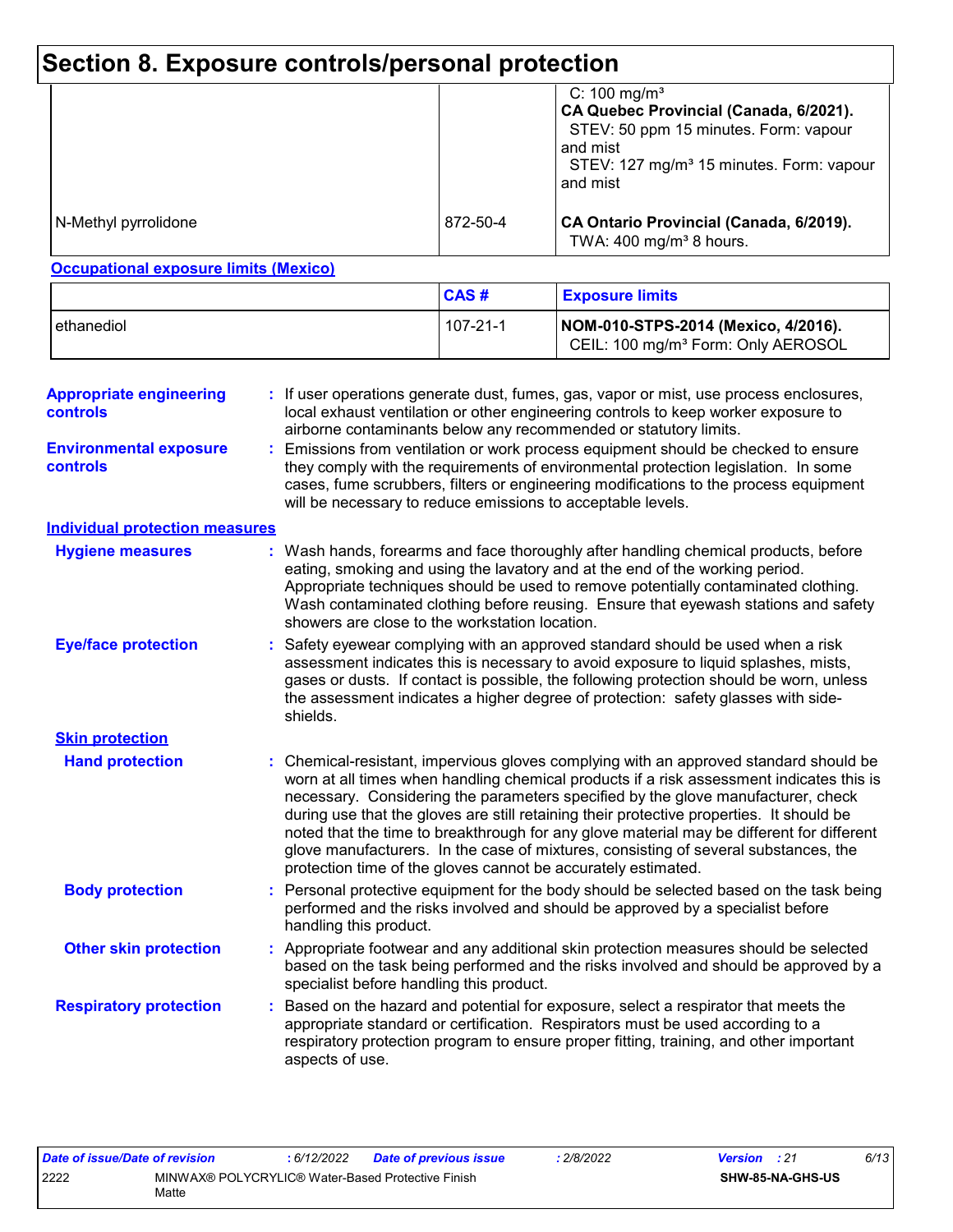## **Section 9. Physical and chemical properties**

The conditions of measurement of all properties are at standard temperature and pressure unless otherwise indicated.

| <b>Appearance</b>                                                 |                                                                |
|-------------------------------------------------------------------|----------------------------------------------------------------|
| <b>Physical state</b>                                             | : Liquid.                                                      |
| <b>Color</b>                                                      | Not available.                                                 |
| Odor                                                              | Not available.                                                 |
| <b>Odor threshold</b>                                             | Not available.                                                 |
| рH                                                                | : 8.5                                                          |
| <b>Melting point/freezing point</b>                               | : Not available.                                               |
| <b>Boiling point, initial boiling</b><br>point, and boiling range | : $100^{\circ}$ C (212 $^{\circ}$ F)                           |
| <b>Flash point</b>                                                | Closed cup: 100°C (212°F) [Pensky-Martens Closed Cup]          |
| <b>Evaporation rate</b>                                           | $0.09$ (butyl acetate = 1)                                     |
| <b>Flammability</b>                                               | Not available.                                                 |
| Lower and upper explosion<br>limit/flammability limit             | $:$ Lower: $0.6\%$<br>Upper: 20.4%                             |
| <b>Vapor pressure</b>                                             | : $2.3$ kPa (17.5 mm Hg)                                       |
| <b>Relative vapor density</b>                                     | 1 [Air = 1]                                                    |
| <b>Relative density</b>                                           | 1.03                                                           |
| <b>Solubility</b>                                                 | Not available.                                                 |
| <b>Partition coefficient: n-</b><br>octanol/water                 | : Not applicable.                                              |
| <b>Auto-ignition temperature</b>                                  | : Not available.                                               |
| <b>Decomposition temperature</b>                                  | : Not available.                                               |
| <b>Viscosity</b>                                                  | Kinematic (40°C (104°F)): >20.5 mm <sup>2</sup> /s (>20.5 cSt) |
| <b>Molecular weight</b>                                           | Not applicable.                                                |
| <b>Aerosol product</b>                                            |                                                                |
| <b>Heat of combustion</b>                                         | $: 3.935$ kJ/g                                                 |

# **Section 10. Stability and reactivity**

| <b>Reactivity</b>                            | : No specific test data related to reactivity available for this product or its ingredients.              |
|----------------------------------------------|-----------------------------------------------------------------------------------------------------------|
| <b>Chemical stability</b>                    | : The product is stable.                                                                                  |
| <b>Possibility of hazardous</b><br>reactions | : Under normal conditions of storage and use, hazardous reactions will not occur.                         |
| <b>Conditions to avoid</b>                   | : No specific data.                                                                                       |
| <b>Incompatible materials</b>                | : No specific data.                                                                                       |
| <b>Hazardous decomposition</b><br>products   | : Under normal conditions of storage and use, hazardous decomposition products should<br>not be produced. |

| Date of issue/Date of revision |                                                            | 6/12/2022 | <b>Date of previous issue</b> | 2/8/2022 | <b>Version</b> : 21 |                  | 7/13 |
|--------------------------------|------------------------------------------------------------|-----------|-------------------------------|----------|---------------------|------------------|------|
| 2222                           | MINWAX® POLYCRYLIC® Water-Based Protective Finish<br>Matte |           |                               |          |                     | SHW-85-NA-GHS-US |      |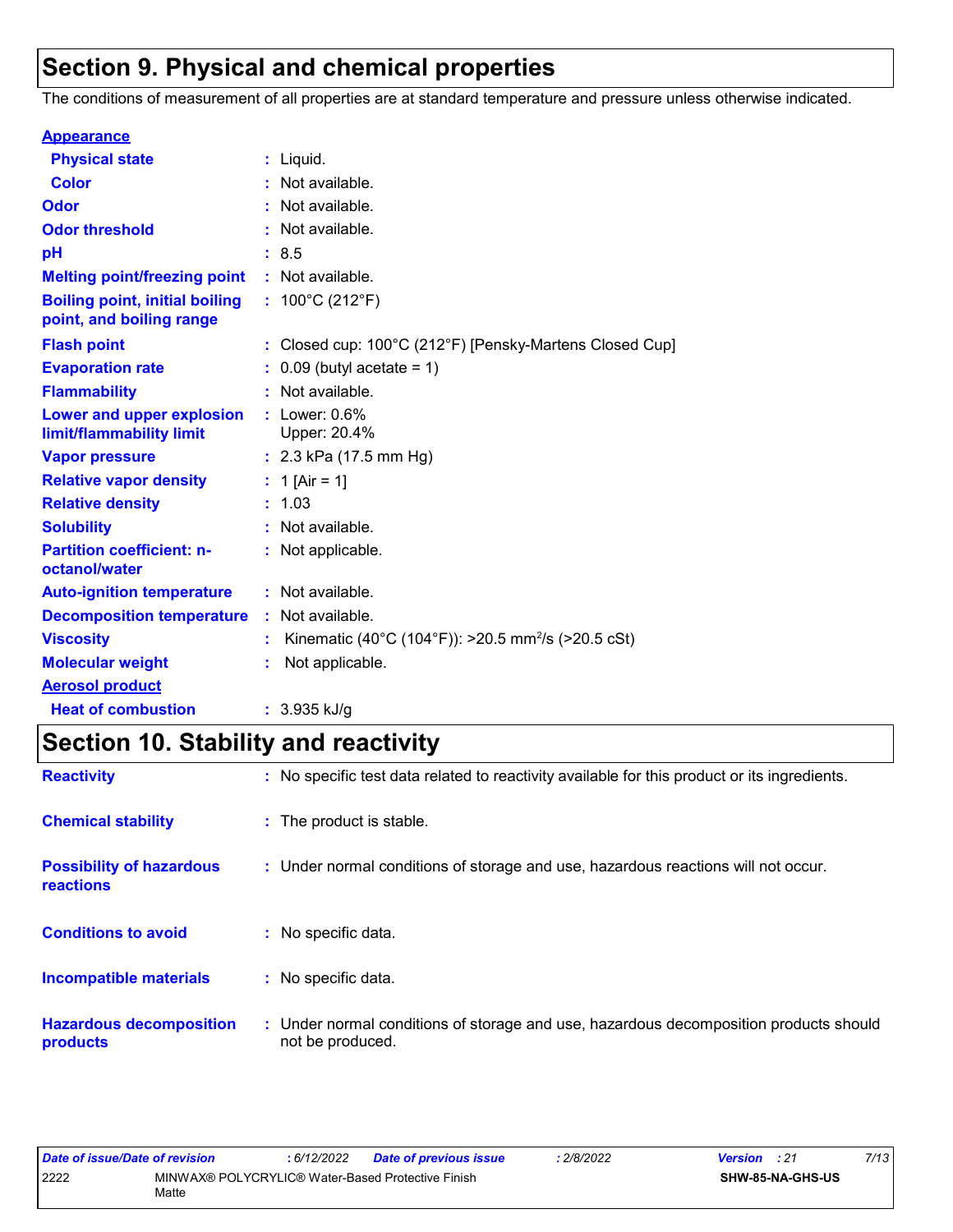## **Section 11. Toxicological information**

#### **Information on toxicological effects**

#### **Acute toxicity**

| <b>Product/ingredient name</b> | <b>Result</b> | <b>Species</b> | <b>Dose</b>  | <b>Exposure</b> |
|--------------------------------|---------------|----------------|--------------|-----------------|
| Butoxypropanol                 | LD50 Dermal   | Rabbit         | $3100$ mg/kg |                 |
| Ethylene Glycol                | LD50 Oral     | Rat            | 4700 mg/kg   |                 |
| Fumed Amorphous Silica         | LD50 Oral     | Rat            | $3160$ mg/kg |                 |
| 1-Methyl-2-Pyrrolidone         | LD50 Dermal   | Rabbit         | $8$ g/kg     |                 |
|                                | LD50 Oral     | Rat            | $3914$ mg/kg |                 |

#### **Irritation/Corrosion**

| <b>Product/ingredient name</b> | <b>Result</b>                                    | <b>Species</b>   | <b>Score</b>             | <b>Exposure</b>                  | <b>Observation</b>                                   |
|--------------------------------|--------------------------------------------------|------------------|--------------------------|----------------------------------|------------------------------------------------------|
| <b>Ethylene Glycol</b>         | Eyes - Mild irritant                             | Rabbit           |                          | <b>24 hours 500</b>              |                                                      |
|                                | Eyes - Mild irritant                             | Rabbit           |                          | mq<br>hours 100<br>mg            | ٠                                                    |
|                                | Eyes - Moderate irritant                         | Rabbit           |                          | 6 hours 1440                     |                                                      |
| 1-Methyl-2-Pyrrolidone         | Skin - Mild irritant<br>Eyes - Moderate irritant | Rabbit<br>Rabbit | $\overline{\phantom{0}}$ | mg<br>555 mg<br>$100 \text{ mg}$ | $\overline{\phantom{0}}$<br>$\overline{\phantom{0}}$ |

#### **Sensitization**

Not available.

#### **Mutagenicity**

Not available.

#### **Carcinogenicity**

Not available.

#### **Classification**

| <b>Product/ingredient name</b> | <b>OSHA</b> | <b>IARC</b> | <b>NTP</b> |
|--------------------------------|-------------|-------------|------------|
| <b>Fumed Amorphous Silica</b>  | -           |             |            |

#### **Reproductive toxicity**

Not available.

#### **Teratogenicity**

Not available.

#### **Specific target organ toxicity (single exposure)**

| <b>Name</b>            | <b>Category</b> | <b>Route of</b><br>exposure | <b>Target organs</b>                     |
|------------------------|-----------------|-----------------------------|------------------------------------------|
| Butoxypropanol         | Category 3      |                             | <b>Respiratory tract</b><br>l irritation |
|                        | Category 3      |                             | l Narcotic effects                       |
| Ethylene Glycol        | Category 3      |                             | Respiratory tract<br><b>lirritation</b>  |
|                        | Category 3      |                             | l Narcotic effects                       |
| 1-Methyl-2-Pyrrolidone | Category 3      |                             | <b>Respiratory tract</b><br>irritation   |

**Specific target organ toxicity (repeated exposure)**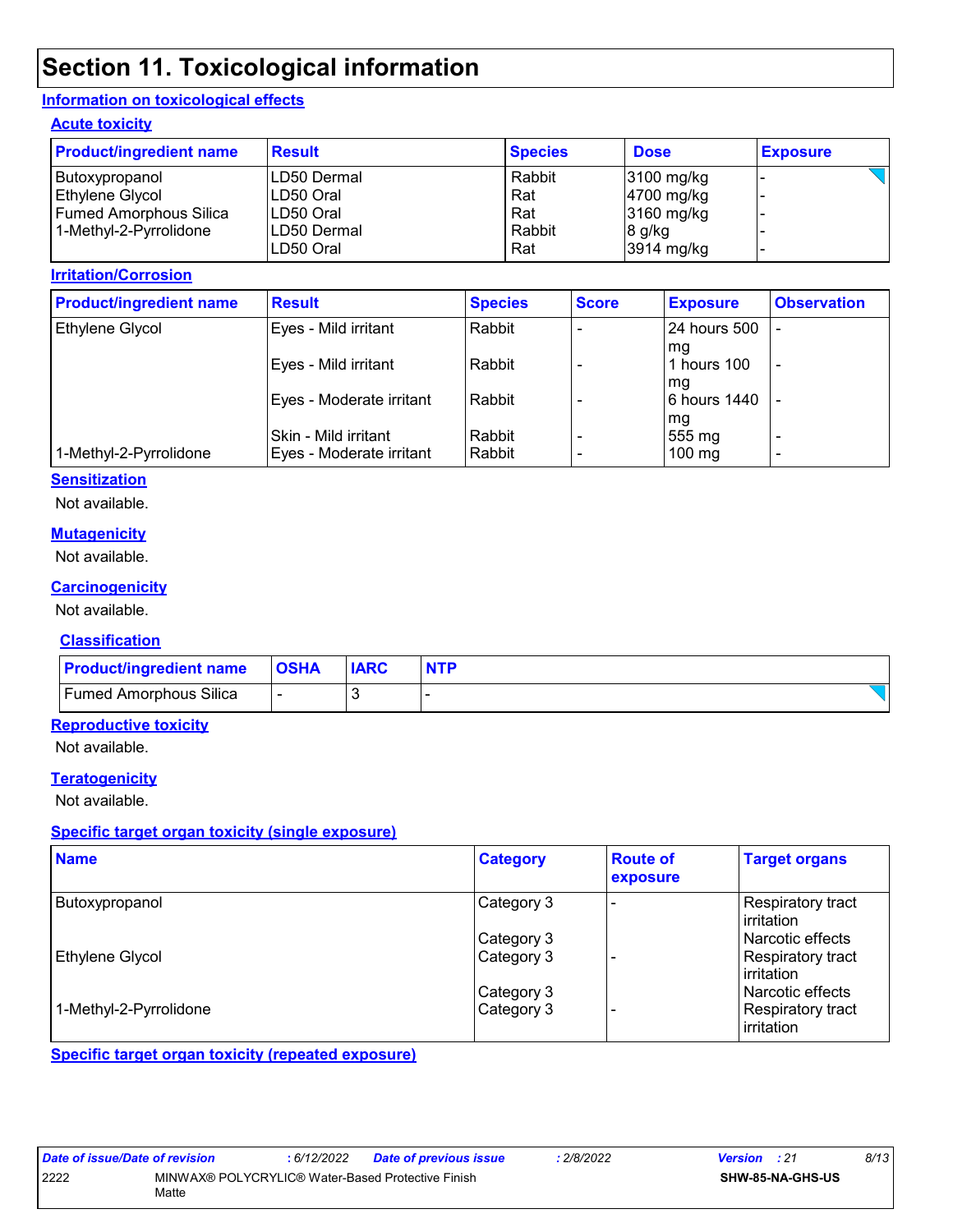# **Section 11. Toxicological information**

| <b>Name</b>            | <b>Category</b> | <b>Route of</b><br>exposure | <b>Target organs</b> |
|------------------------|-----------------|-----------------------------|----------------------|
| Butoxypropanol         | Category 2      |                             |                      |
| <b>Ethylene Glycol</b> | Category 2      |                             |                      |

**Aspiration hazard**

Not available.

| <b>Information on the likely</b><br>routes of exposure | $:$ Not available.                                                                                                          |
|--------------------------------------------------------|-----------------------------------------------------------------------------------------------------------------------------|
| <b>Potential acute health effects</b>                  |                                                                                                                             |
| <b>Eye contact</b>                                     | : No known significant effects or critical hazards.                                                                         |
| <b>Inhalation</b>                                      | : No known significant effects or critical hazards.                                                                         |
| <b>Skin contact</b>                                    | : No known significant effects or critical hazards.                                                                         |
| <b>Ingestion</b>                                       | : No known significant effects or critical hazards.                                                                         |
|                                                        | Symptoms related to the physical, chemical and toxicological characteristics                                                |
| <b>Eye contact</b>                                     | : No specific data.                                                                                                         |
| <b>Inhalation</b>                                      | : Adverse symptoms may include the following:<br>reduced fetal weight<br>increase in fetal deaths<br>skeletal malformations |
| <b>Skin contact</b>                                    | : Adverse symptoms may include the following:<br>reduced fetal weight<br>increase in fetal deaths<br>skeletal malformations |
| <b>Ingestion</b>                                       | : Adverse symptoms may include the following:<br>reduced fetal weight<br>increase in fetal deaths<br>skeletal malformations |
|                                                        | Delayed and immediate effects and also chronic effects from short and long term exposure                                    |
| <b>Short term exposure</b>                             |                                                                                                                             |
| <b>Potential immediate</b><br>effects                  | : Not available.                                                                                                            |
| <b>Potential delayed effects</b>                       | : Not available.                                                                                                            |
| <b>Long term exposure</b>                              |                                                                                                                             |
| <b>Potential immediate</b><br>effects                  | : Not available.                                                                                                            |

**Potential delayed effects :** Not available.

**Potential chronic health effects**

Not available.

| <b>General</b>               | : May cause damage to organs through prolonged or repeated exposure. |
|------------------------------|----------------------------------------------------------------------|
| <b>Carcinogenicity</b>       | : No known significant effects or critical hazards.                  |
| <b>Mutagenicity</b>          | : No known significant effects or critical hazards.                  |
| <b>Teratogenicity</b>        | : May damage the unborn child.                                       |
| <b>Developmental effects</b> | : No known significant effects or critical hazards.                  |
| <b>Fertility effects</b>     | : No known significant effects or critical hazards.                  |

| Date of issue/Date of revision |                                                            | 6/12/2022 | <b>Date of previous issue</b> | 2/8/2022 | <b>Version</b> : 21 |                         | 9/13 |
|--------------------------------|------------------------------------------------------------|-----------|-------------------------------|----------|---------------------|-------------------------|------|
| 2222                           | MINWAX® POLYCRYLIC® Water-Based Protective Finish<br>Matte |           |                               |          |                     | <b>SHW-85-NA-GHS-US</b> |      |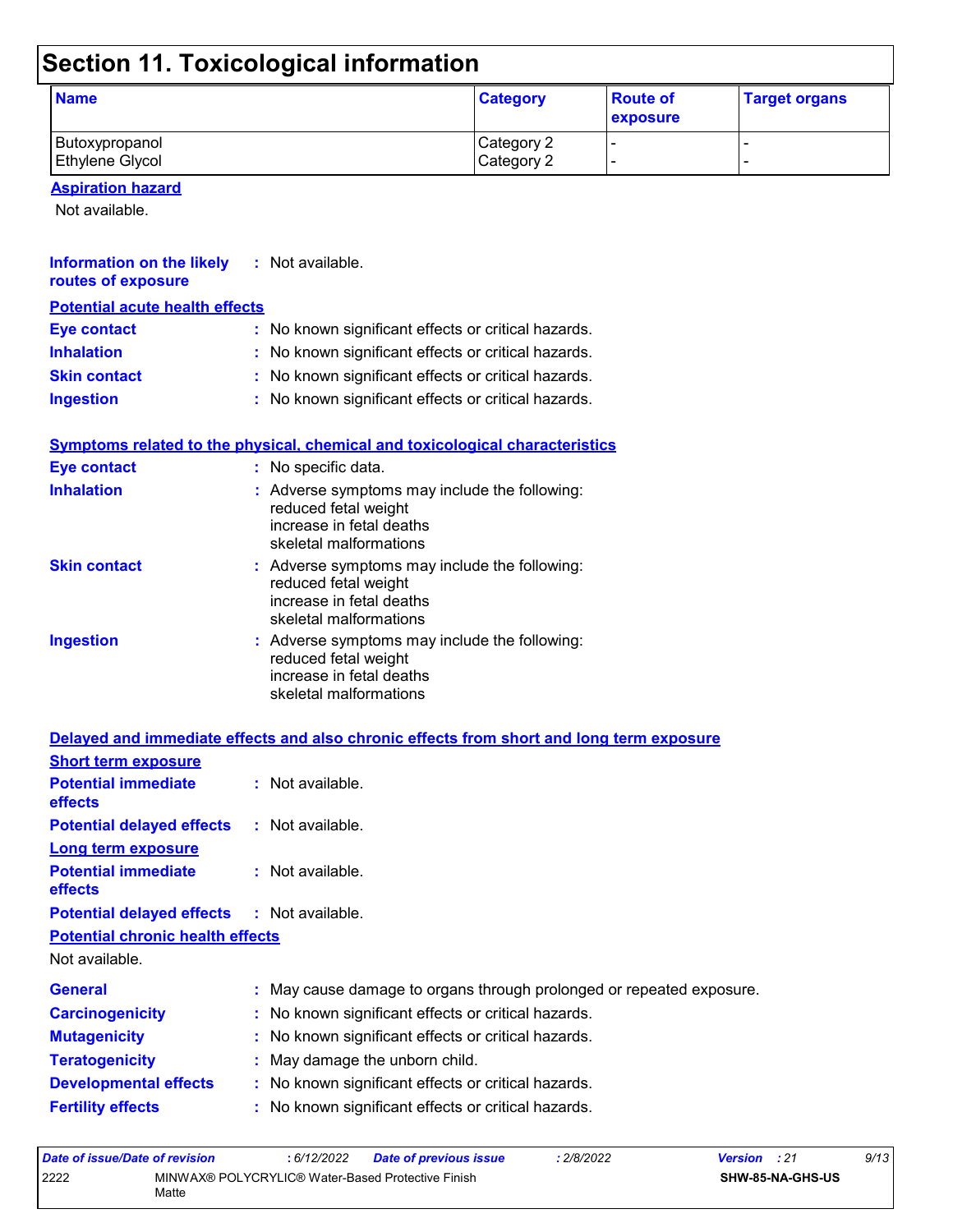## **Section 11. Toxicological information**

#### **Numerical measures of toxicity Acute toxicity estimates**

| <b>ACUTE TOXICITY ESTIMATES</b> |                  |  |  |  |
|---------------------------------|------------------|--|--|--|
| <b>Route</b>                    | <b>ATE</b> value |  |  |  |
| Oral                            | 19838 mg/kg      |  |  |  |
| Dermal                          | 109154.94 mg/kg  |  |  |  |

## **Section 12. Ecological information**

| <b>Toxicity</b>                |                                                                   |                                                       |                      |  |  |  |  |
|--------------------------------|-------------------------------------------------------------------|-------------------------------------------------------|----------------------|--|--|--|--|
| <b>Product/ingredient name</b> | <b>Result</b>                                                     | <b>Species</b>                                        | <b>Exposure</b>      |  |  |  |  |
| Ethylene Glycol                | Acute LC50 6900000 µg/l Fresh water                               | Crustaceans - Ceriodaphnia<br>Idubia - Neonate        | 48 hours             |  |  |  |  |
|                                | Acute LC50 41000 mg/l Fresh water                                 | Daphnia - Daphnia magna -<br>l Neonate                | 48 hours             |  |  |  |  |
|                                | Acute LC50 8050000 µg/l Fresh water                               | Fish - Pimephales promelas                            | 96 hours             |  |  |  |  |
| 1-Methyl-2-Pyrrolidone         | Acute LC50 1.23 ppm Fresh water<br>Acute LC50 832 ppm Fresh water | Daphnia - Daphnia magna<br>Fish - Lepomis macrochirus | 48 hours<br>96 hours |  |  |  |  |

#### **Persistence and degradability**

| <b>Product/ingredient name</b> | <b>Aquatic half-life</b> | <b>Photolysis</b> | Biodegradability |
|--------------------------------|--------------------------|-------------------|------------------|
| <b>Ethylene Glycol</b>         |                          |                   | Readily          |

#### **Bioaccumulative potential**

Not available.

#### **Mobility in soil**

**Soil/water partition coefficient (KOC) :** Not available.

**Other adverse effects** : No known significant effects or critical hazards.

## **Section 13. Disposal considerations**

| <b>Disposal methods</b> | : The generation of waste should be avoided or minimized wherever possible. Disposal<br>of this product, solutions and any by-products should at all times comply with the<br>requirements of environmental protection and waste disposal legislation and any<br>regional local authority requirements. Dispose of surplus and non-recyclable products<br>via a licensed waste disposal contractor. Waste should not be disposed of untreated to<br>the sewer unless fully compliant with the requirements of all authorities with jurisdiction.<br>Waste packaging should be recycled. Incineration or landfill should only be considered<br>when recycling is not feasible. This material and its container must be disposed of in a<br>safe way. Care should be taken when handling emptied containers that have not been<br>cleaned or rinsed out. Empty containers or liners may retain some product residues.<br>Avoid dispersal of spilled material and runoff and contact with soil, waterways, drains<br>and sewers. |
|-------------------------|-------------------------------------------------------------------------------------------------------------------------------------------------------------------------------------------------------------------------------------------------------------------------------------------------------------------------------------------------------------------------------------------------------------------------------------------------------------------------------------------------------------------------------------------------------------------------------------------------------------------------------------------------------------------------------------------------------------------------------------------------------------------------------------------------------------------------------------------------------------------------------------------------------------------------------------------------------------------------------------------------------------------------------|
|-------------------------|-------------------------------------------------------------------------------------------------------------------------------------------------------------------------------------------------------------------------------------------------------------------------------------------------------------------------------------------------------------------------------------------------------------------------------------------------------------------------------------------------------------------------------------------------------------------------------------------------------------------------------------------------------------------------------------------------------------------------------------------------------------------------------------------------------------------------------------------------------------------------------------------------------------------------------------------------------------------------------------------------------------------------------|

| Date of issue/Date of revision |                                                            | 6/12/2022 | <b>Date of previous issue</b> | 2/8/2022 | <b>Version</b> : 21 |                  | 10/13 |
|--------------------------------|------------------------------------------------------------|-----------|-------------------------------|----------|---------------------|------------------|-------|
| 2222                           | MINWAX® POLYCRYLIC® Water-Based Protective Finish<br>Matte |           |                               |          |                     | SHW-85-NA-GHS-US |       |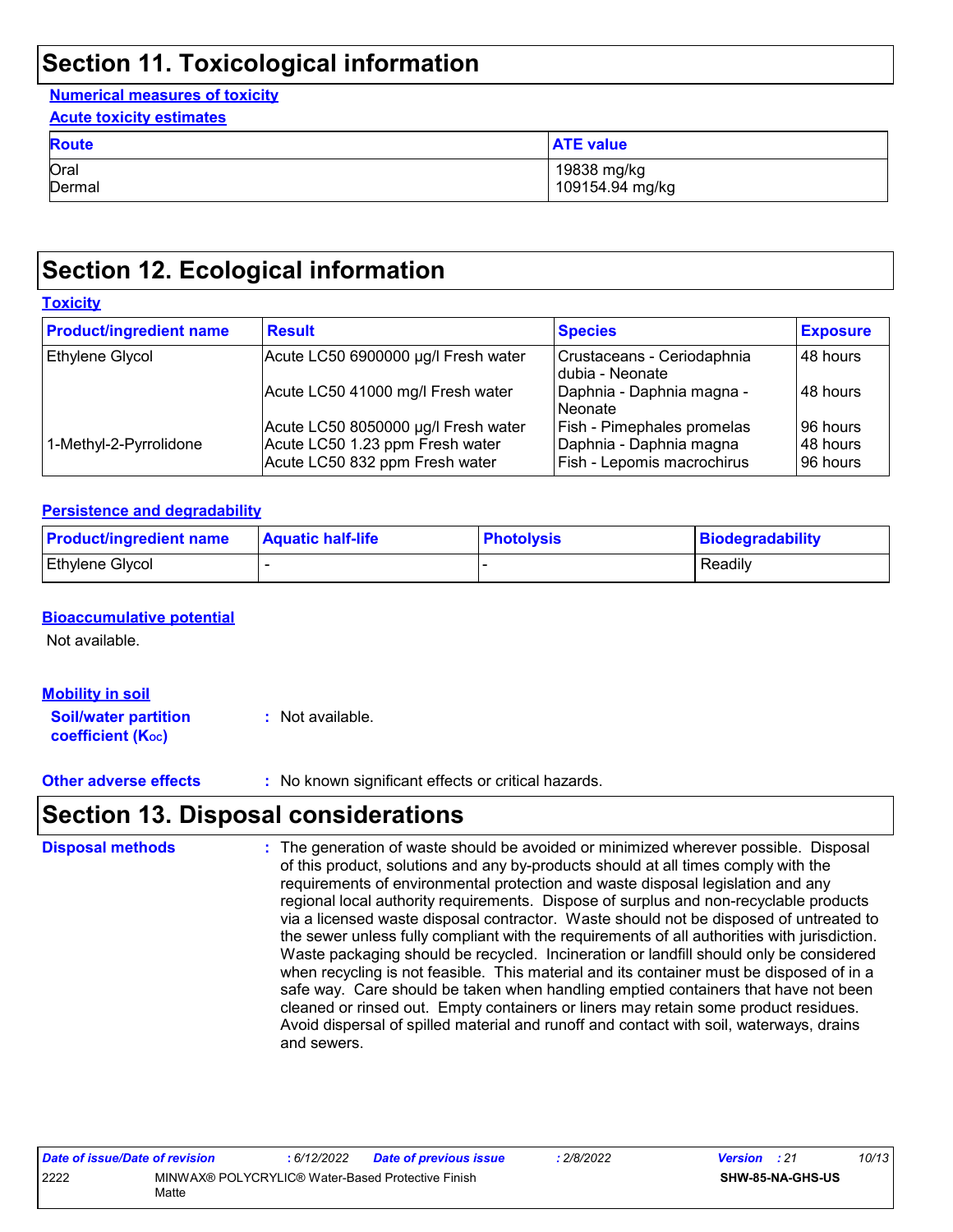## **Section 14. Transport information**

|                                                                             | <b>DOT</b><br><b>Classification</b> | <b>TDG</b><br><b>Classification</b>                                                                                                                                                                                                                                                                                                                                                                                                                                                                                                                                                                                                                                                 | <b>Mexico</b><br><b>Classification</b> | <b>IATA</b>    | <b>IMDG</b>    |
|-----------------------------------------------------------------------------|-------------------------------------|-------------------------------------------------------------------------------------------------------------------------------------------------------------------------------------------------------------------------------------------------------------------------------------------------------------------------------------------------------------------------------------------------------------------------------------------------------------------------------------------------------------------------------------------------------------------------------------------------------------------------------------------------------------------------------------|----------------------------------------|----------------|----------------|
| <b>UN number</b>                                                            | Not regulated.                      | Not regulated.                                                                                                                                                                                                                                                                                                                                                                                                                                                                                                                                                                                                                                                                      | Not regulated.                         | Not regulated. | Not regulated. |
| <b>UN proper</b><br>shipping name                                           |                                     |                                                                                                                                                                                                                                                                                                                                                                                                                                                                                                                                                                                                                                                                                     |                                        |                |                |
| <b>Transport</b><br>hazard class(es)                                        |                                     |                                                                                                                                                                                                                                                                                                                                                                                                                                                                                                                                                                                                                                                                                     |                                        |                |                |
| <b>Packing group</b>                                                        |                                     |                                                                                                                                                                                                                                                                                                                                                                                                                                                                                                                                                                                                                                                                                     |                                        |                |                |
| <b>Environmental</b><br>hazards                                             | No.                                 | No.                                                                                                                                                                                                                                                                                                                                                                                                                                                                                                                                                                                                                                                                                 | No.                                    | No.            | No.            |
| <b>Additional</b><br><b>information</b>                                     |                                     |                                                                                                                                                                                                                                                                                                                                                                                                                                                                                                                                                                                                                                                                                     |                                        |                |                |
| <b>Special precautions for user :</b><br><b>Transport in bulk according</b> | : Not available.                    | Multi-modal shipping descriptions are provided for informational purposes and do not<br>consider container sizes. The presence of a shipping description for a particular<br>mode of transport (sea, air, etc.), does not indicate that the product is packaged<br>suitably for that mode of transport. All packaging must be reviewed for suitability<br>prior to shipment, and compliance with the applicable regulations is the sole<br>responsibility of the person offering the product for transport. People loading and<br>unloading dangerous goods must be trained on all of the risks deriving from the<br>substances and on all actions in case of emergency situations. |                                        |                |                |
| to IMO instruments                                                          |                                     |                                                                                                                                                                                                                                                                                                                                                                                                                                                                                                                                                                                                                                                                                     |                                        |                |                |
|                                                                             |                                     | <b>Proper shipping name</b>                                                                                                                                                                                                                                                                                                                                                                                                                                                                                                                                                                                                                                                         | : Not available.                       |                |                |

# **Section 15. Regulatory information**

2222 MINWAX® POLYCRYLIC® Water-Based Protective Finish

Matte

**TSCA 5(a)2 proposed significant new use rules**: 1-Methyl-2-Pyrrolidone; 5-Chloro-2-methylisothiazolinone; 2-Methyl-4-isothiazolin-3-one

**SHW-85-NA-GHS-US**

#### **SARA 313**

SARA 313 (40 CFR 372.45) supplier notification can be found on the Environmental Data Sheet.

#### **California Prop. 65**

WARNING: This product contains chemicals known to the State of California to cause cancer and birth defects or other reproductive harm.

| <b>International regulations</b> |                                                                                                                                                                                                                                                                                                                                                  |  |  |  |  |  |  |  |                                |            |                                                              |            |                     |       |
|----------------------------------|--------------------------------------------------------------------------------------------------------------------------------------------------------------------------------------------------------------------------------------------------------------------------------------------------------------------------------------------------|--|--|--|--|--|--|--|--------------------------------|------------|--------------------------------------------------------------|------------|---------------------|-------|
| <b>International lists</b>       | <b>Australia inventory (AIIC): Not determined.</b><br>China inventory (IECSC): Not determined.<br>Japan inventory (CSCL): Not determined.<br>Japan inventory (ISHL): Not determined.<br>Korea inventory (KECI): Not determined.<br>New Zealand Inventory of Chemicals (NZIoC): Not determined.<br>Philippines inventory (PICCS): Not determined. |  |  |  |  |  |  |  |                                |            |                                                              |            |                     |       |
|                                  |                                                                                                                                                                                                                                                                                                                                                  |  |  |  |  |  |  |  |                                |            | Taiwan Chemical Substances Inventory (TCSI): Not determined. |            |                     |       |
|                                  |                                                                                                                                                                                                                                                                                                                                                  |  |  |  |  |  |  |  | Date of issue/Date of revision | :6/12/2022 | <b>Date of previous issue</b>                                | : 2/8/2022 | <b>Version</b> : 21 | 11/13 |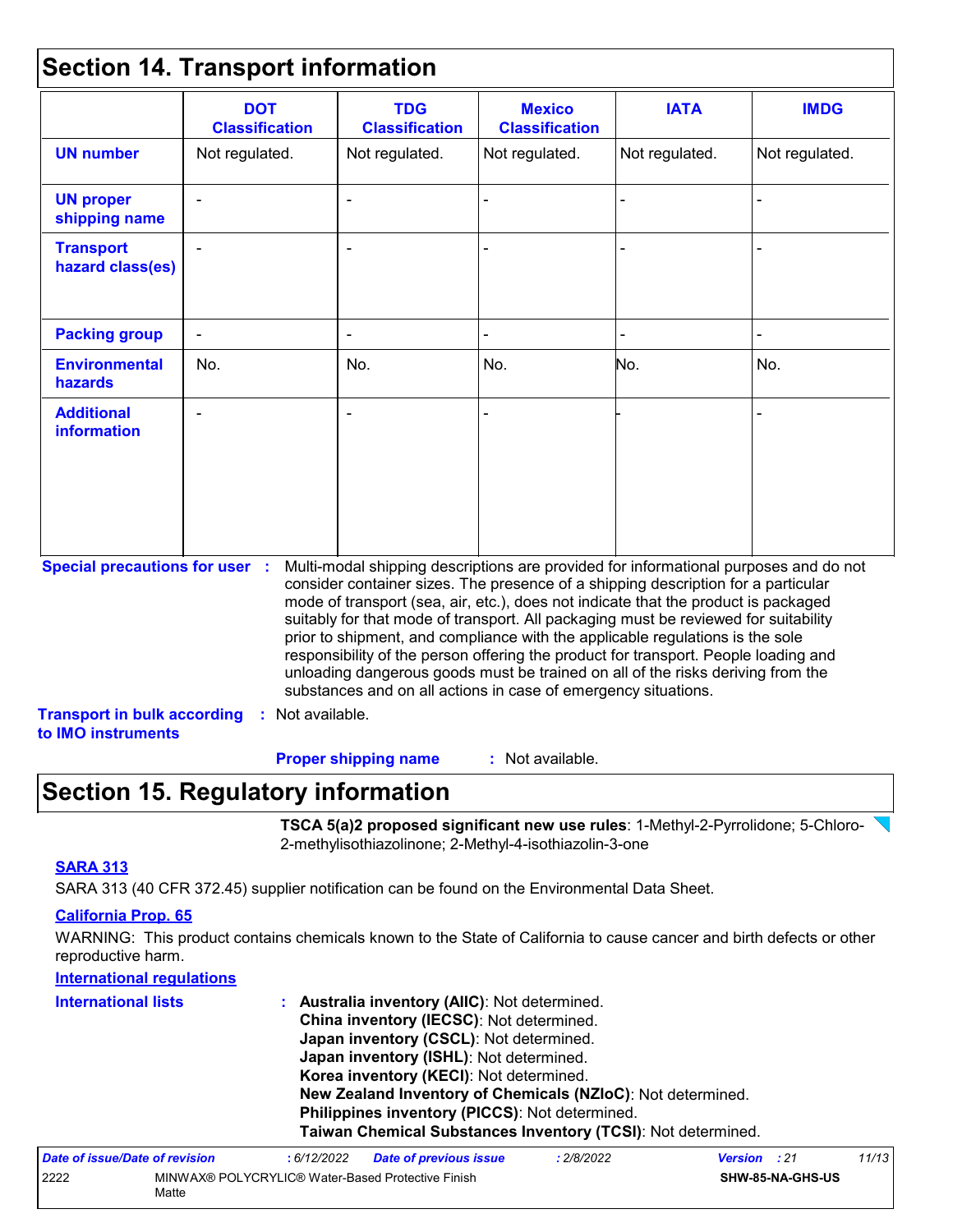### **Section 15. Regulatory information**

**Thailand inventory**: Not determined. **Turkey inventory**: Not determined. **Vietnam inventory**: Not determined.

### **Section 16. Other information**

#### **Hazardous Material Information System (U.S.A.)**



**The customer is responsible for determining the PPE code for this material. For more information on HMIS® Personal Protective Equipment (PPE) codes, consult the HMIS® Implementation Manual.**

**Caution: HMIS® ratings are based on a 0-4 rating scale, with 0 representing minimal hazards or risks, and 4 representing significant hazards or risks. Although HMIS® ratings and the associated label are not required on SDSs or products leaving a facility under 29 CFR 1910.1200, the preparer may choose to provide them. HMIS® ratings are to be used with a fully implemented HMIS® program. HMIS® is a registered trademark and service mark of the American Coatings Association, Inc.**

**Procedure used to derive the classification**

|                                                                                                               | <b>Justification</b>                                                                                                                                                                                                                                                                                                                                                                                                                                                                                                                                                                                                |  |  |  |  |
|---------------------------------------------------------------------------------------------------------------|---------------------------------------------------------------------------------------------------------------------------------------------------------------------------------------------------------------------------------------------------------------------------------------------------------------------------------------------------------------------------------------------------------------------------------------------------------------------------------------------------------------------------------------------------------------------------------------------------------------------|--|--|--|--|
| <b>TOXIC TO REPRODUCTION - Category 1B</b><br>SPECIFIC TARGET ORGAN TOXICITY (REPEATED EXPOSURE) - Category 2 | Calculation method<br>Calculation method                                                                                                                                                                                                                                                                                                                                                                                                                                                                                                                                                                            |  |  |  |  |
| <b>History</b>                                                                                                |                                                                                                                                                                                                                                                                                                                                                                                                                                                                                                                                                                                                                     |  |  |  |  |
| Date of printing                                                                                              | : 6/12/2022                                                                                                                                                                                                                                                                                                                                                                                                                                                                                                                                                                                                         |  |  |  |  |
| Date of issue/Date of<br>revision                                                                             | : 6/12/2022                                                                                                                                                                                                                                                                                                                                                                                                                                                                                                                                                                                                         |  |  |  |  |
| Date of previous issue                                                                                        | : 2/8/2022                                                                                                                                                                                                                                                                                                                                                                                                                                                                                                                                                                                                          |  |  |  |  |
| <b>Version</b>                                                                                                | : 21                                                                                                                                                                                                                                                                                                                                                                                                                                                                                                                                                                                                                |  |  |  |  |
| <b>Key to abbreviations</b>                                                                                   | $:$ ATE = Acute Toxicity Estimate<br><b>BCF</b> = Bioconcentration Factor<br>GHS = Globally Harmonized System of Classification and Labelling of Chemicals<br>IATA = International Air Transport Association<br>IBC = Intermediate Bulk Container<br><b>IMDG = International Maritime Dangerous Goods</b><br>LogPow = logarithm of the octanol/water partition coefficient<br>MARPOL = International Convention for the Prevention of Pollution From Ships, 1973<br>as modified by the Protocol of 1978. ("Marpol" = marine pollution)<br>$N/A = Not available$<br>SGG = Segregation Group<br>$UN = United Nations$ |  |  |  |  |

**Indicates information that has changed from previously issued version.**

#### **Notice to reader**

**It is recommended that each customer or recipient of this Safety Data Sheet (SDS) study it carefully and consult resources, as necessary or appropriate, to become aware of and understand the data contained in this SDS and any hazards associated with the product. This information is provided in good faith and believed to be accurate as of the effective date herein. However, no warranty, express or implied, is given. The information presented here applies only to the product as shipped. The addition of any material can change the composition, hazards and risks of the product. Products shall not be repackaged, modified, or tinted except as specifically instructed by the manufacturer, including but not limited to the incorporation of products not specified by the manufacturer, or the use or addition of products in proportions not specified by the manufacturer. Regulatory requirements are subject to change and may differ between various locations and jurisdictions. The customer/buyer/user is** 

| Date of issue/Date of revision |                                                            | : 6/12/2022 | <b>Date of previous issue</b> | 2/8/2022 | <b>Version</b> : 21 |                  | 12/13 |
|--------------------------------|------------------------------------------------------------|-------------|-------------------------------|----------|---------------------|------------------|-------|
| 2222                           | MINWAX® POLYCRYLIC® Water-Based Protective Finish<br>Matte |             |                               |          |                     | SHW-85-NA-GHS-US |       |